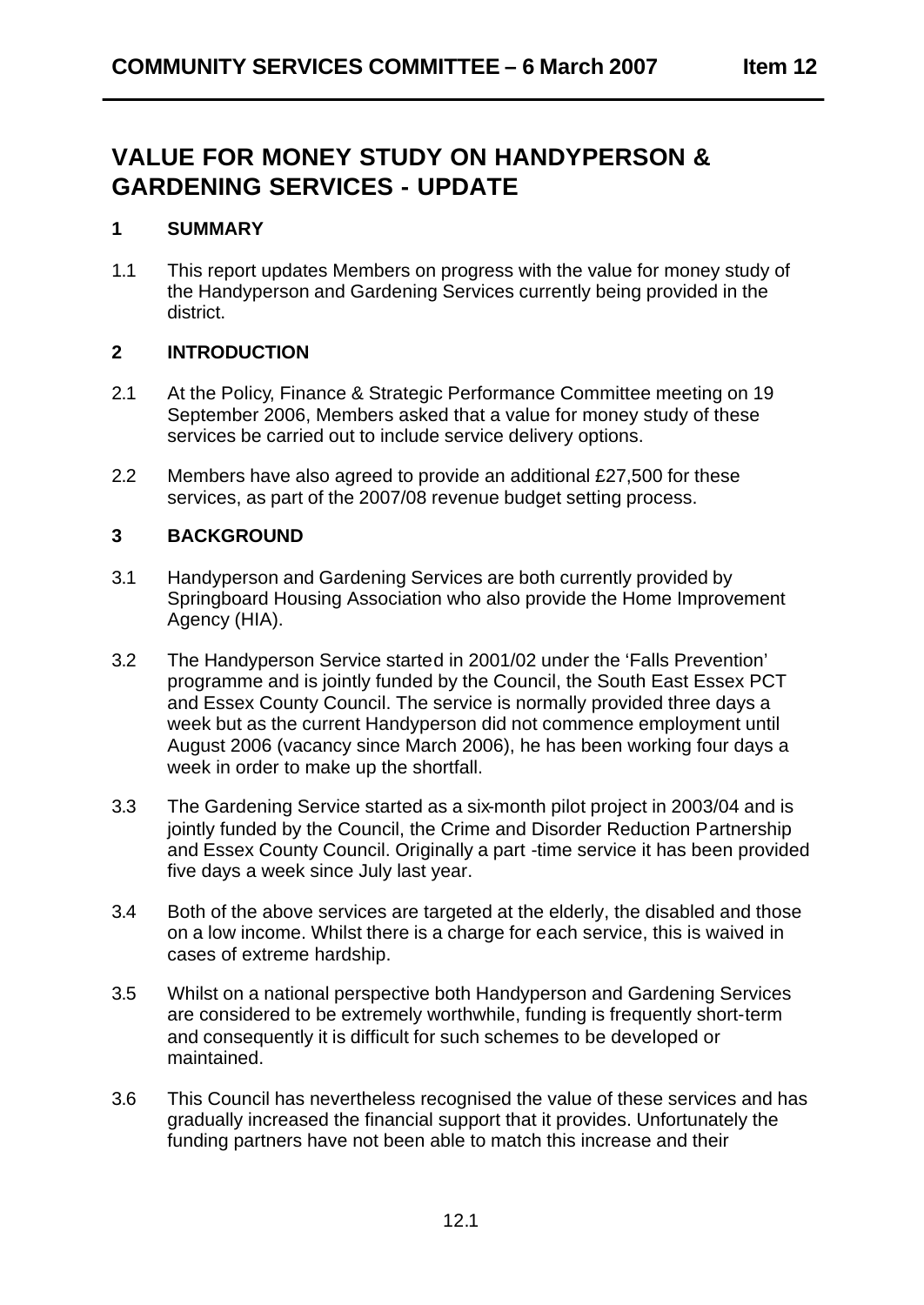contribution has either remained static or decreased. A summary of the funding provided and the outputs is attached at Appendix 1.

3.7 There are high levels of satisfaction with both services. Springboard carries out a survey on completion of work in both cases and reports that 100% of customers say they are satisfied or very satisfied.

#### **4 METHODOLOGY**

- 4.1 In order to carry out the study it was decided, for each service, to:-
	- (i) Carry out a comparison with services provided in other local authorities, particularly in neighbouring areas
	- (ii) Consider the option of service delivery through:-
		- (a) Private contractors
		- (b) The voluntary sector
- 4.2 Consideration was also given to the possibility of delivering the services through Rochford Housing Association (RHA). It is understood however, that there are no comparable services currently provided through Hereward/Sanctuary that can be extended or adapted by the RHA, although there is a commitment to develop such schemes for their tenants in the future.

#### **5 HANDYPERSON SERVICE**

- 5.1 A summary of schemes available in neighbouring areas, together with some examples from wider Essex, is attached at Appendix 2. From this information, it can be seen that there are considerable variations in funding, charges, and delivery mechanisms, so meaningful and direct comparison is very difficult.
- 5.2 HIAs are considered to be best placed to deliver handyperson services, particularly as any funding from Social Care has been aligned with the funding they provide for HIAs. In most cases, the HIA employs its own handyperson but in some areas, e.g. Braintree and Epping, they use sub-contractors.
- 5.3 Although there are numerous private contractors offering a range of handyperson services at varying costs, this particular option of service provision was discounted. The use of private contractors would necessitate a competitive tendering process, but due to the inconsistency of funding and the fact that any funding is normally only certain to be available for 12 months at a time, this is not considered to be a viable option due to the uncertainty this would create for potential bidders and therefore, decrease the "value" of their bid.
- 5.4 There appears to be little evidence of provision by charities or voluntary organisations. Help the Aged does nevertheless provide home security measures for vulnerable people in certain areas, such as Southend. In the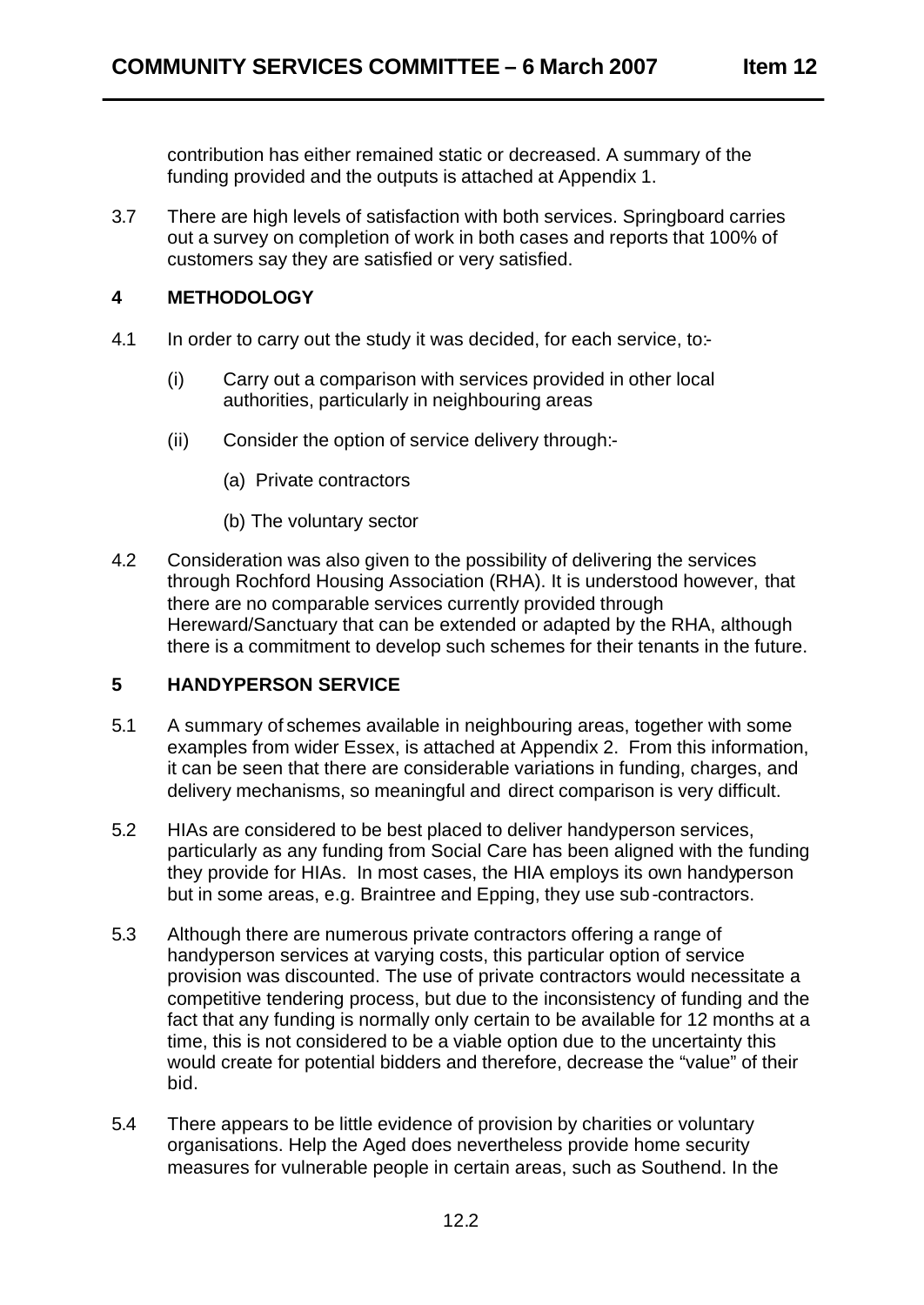circumstances it is not considered appropriate to pursue this further at this stage.

## **6 GARDENING SERVICES**

- 6.1 A summary of services provided in neighbouring areas, together with examples from wider Essex, is shown at Appendix 3.
- 6.2 Compared to Handyperson services, there is clearly much less provision for Gardening services. Again, where the service is provided, there is considerable variation in funding arrangements, delivery mechanisms, and charging policies so meaningful and direct comparison is very difficult.
- 6.3 Like Handyperson services, there are numerous private contractors offering a range of gardening services at varying costs, but, again, the option of service delivery through such contractors was discounted, due to the uncertainty of funding.
- 6.4 In Southend there is no gardening service provided by, or for, the local authority and enquiries are normally referred to a private business based in Westcliff. There is however, no contractual relationship. The possibility for this service to be extended into the Rochford district was explored, but the proprietor does not wish to progress this possibility at the present time.
- 6.5 Whilst the Voluntary Services provide gardening services in some areas e.g. Epping and Braintree, the main charitable organisations for the elderly; Age Concern and Help the Aged, do not appear to do so, neither are they endorsing such schemes. Help the Aged did employ a National Gardening Programme Co-ordinator in 2002 but this post no longer exists.

## **7 SUMMARY**

- 7.1 There is no doubt that in terms of both handyperson and gardening, Springboard delivers a very good service with high levels of customer satisfaction in both cases.
- 7.2 There does not appear to be any scope at present for alternative delivery by, or in conjunction with, agencies currently operating in neighbouring areas
- 7.3 Further investigations could be carried out into establishing the delivery of these services directly or indirectly through voluntary services but this would necessitate additional resources, to enable a thorough analysis to be undertaken.

## **8 SERVICE DEVELOPMENT**

8.1 Preliminary discussions have been held with Springboard regarding the additional funding that is being made available by the Council in the next financial year, 2007/08. They have confirmed that they have a waiting list for gardening services and that they would like to employ an extra gardener,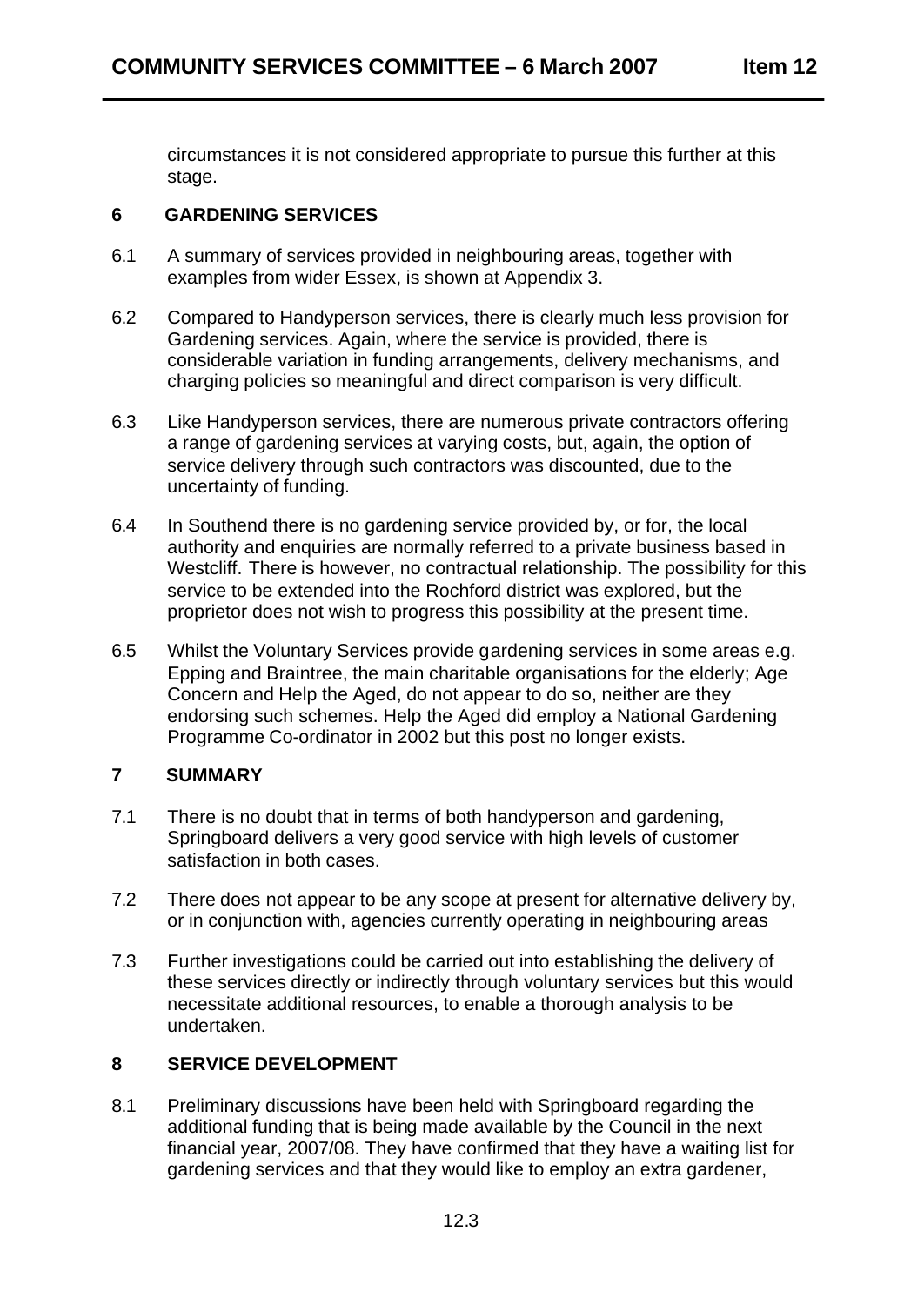possibly on a part time basis. In contrast, there is not a waiting list for the handyperson although Springboard would like to expand the range of works available to include, for instance, decoration following completion of grant aided works.

- 8.2 Springboard have been asked to firm up the costs of the two options in order to decide the best way forward, although the potential for expansion will depend on the funding made available by the partner agencies.
- 8.3 As part of these negotiations, it is also intended to obtain from Springboard a detailed breakdown of the current costs of running the existing schemes, thus enabling further value for money analysis to be undertaken.

#### **9 CRIME AND DISORDER IMPLICATIONS**

9.1 Both Handyperson and Gardening Services can contribute to reducing the risk of vulnerable people becoming the victims of crime

#### **10 RESOURCE IMPLICATIONS**

10.1 The 2007/08 revenue budget includes £15,300 for each of the Handyperson and the Gardening Services, plus an additional £27,500 to be allocated across both schemes, with these amounts to be supplemented by funding from Essex County Council, South East Essex PCT and the Crime and Disorder Reduction Partnership.

#### **11 RECOMMENDATION**

- 11.1 It is proposed that the Committee **RESOLVES** 
	- (1) To note the content of this report and agree to continue to provide the Handyman and Gardening Services in the same manner as in the previous years of its operation.
	- (2) That a further report be made to a future meeting on the outcome of the negotiations with Springboard Housing Association, around the allocation of the additional funding for 2007/08.

#### **Jeremy Bourne**

#### **Head of Community Services**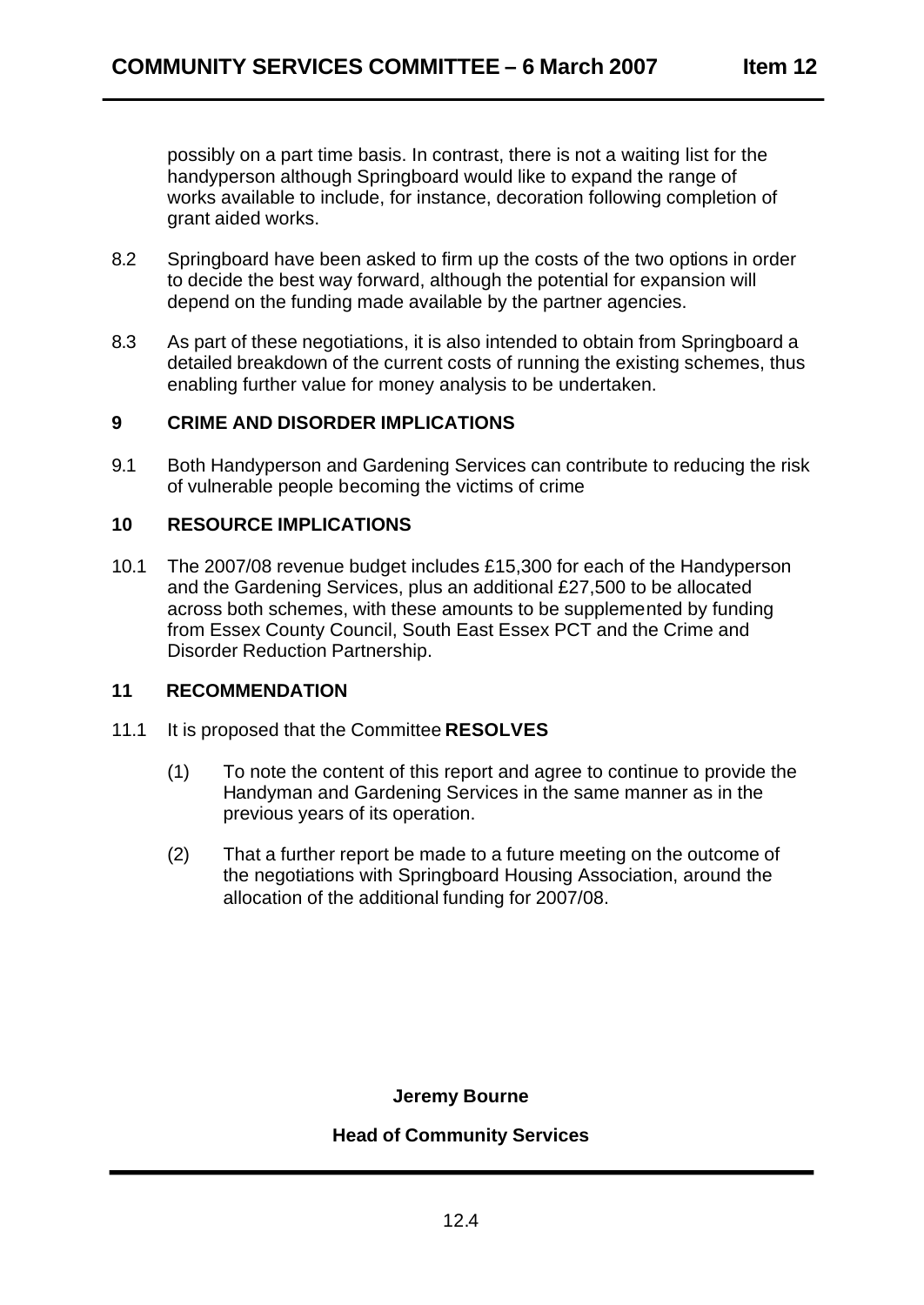## **Background Papers:-**

None

For further information please contact Steve Neville on:-

Tel:- 01702 318046 E-Mail:- steve.neville@rochford.gov.uk

If you would like this report in large print, braille or another language please contact 01702 546366.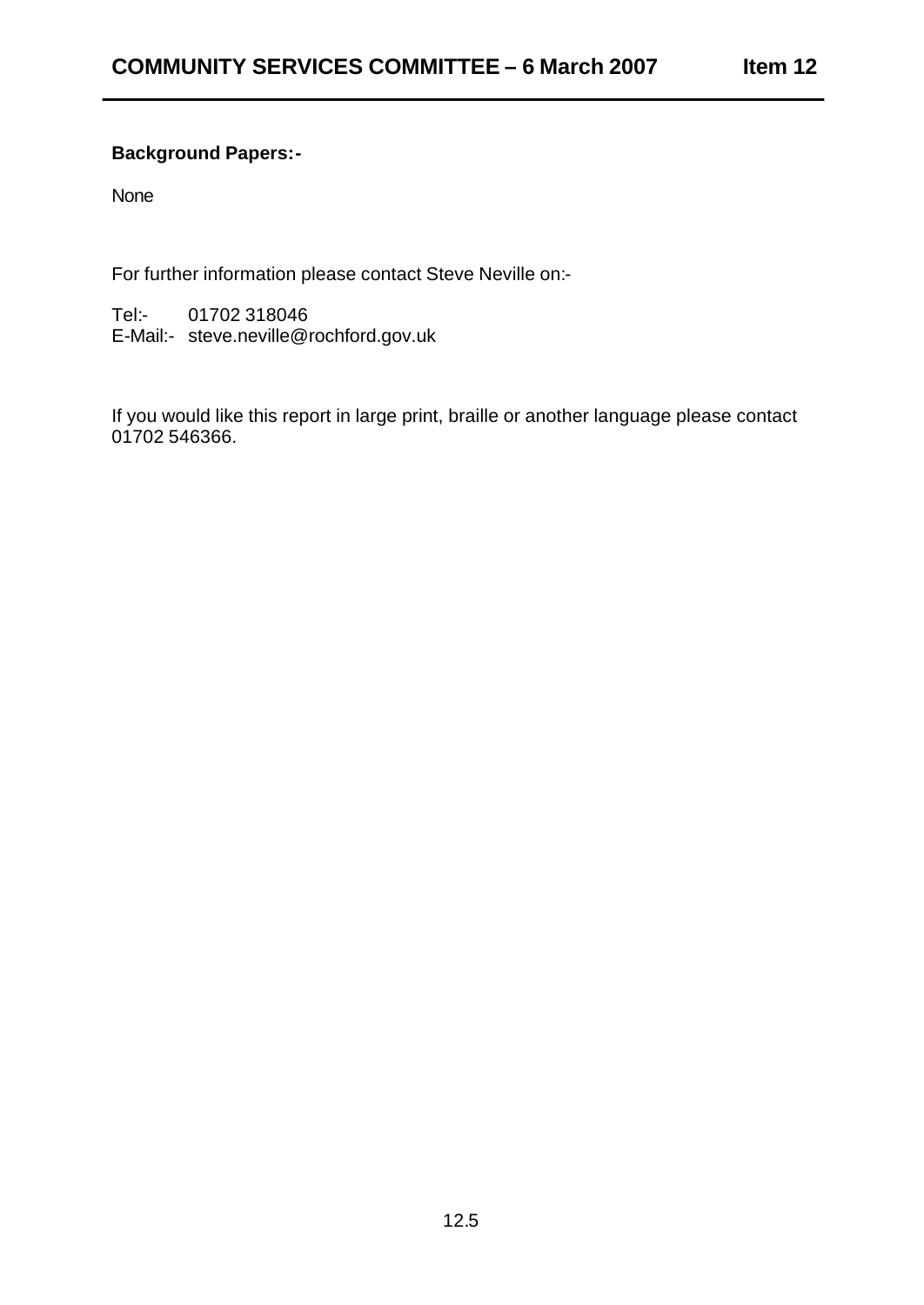## **APPENDIX 1**

## **VALUE FOR MONEY STUDY - GARDENING AND HANDYMAN SERVICES**

## **Gardening**

| Year        |            | 2003/04 | 2004/05 | 2005/06 | 2006/07      |
|-------------|------------|---------|---------|---------|--------------|
| Jobs done   |            | 47      | 269     | 280     | 350 (Target) |
| Funding     | <b>ECC</b> | £3,000  | £3,000  | £5,000  | £5,000       |
|             | CDRP       | £5,000  | £10,156 | £5,425  | £3,000       |
|             | <b>RDC</b> | £1,000  | £10,000 | £10,300 | £15,000      |
| Charge (ph) |            | £7.00   | £7.00   | £7.50   | £8.00        |

#### **Handyman**

| Year           |            | 2003/04                  | 2004/05                  | 2005/06* | 2006/07**    |
|----------------|------------|--------------------------|--------------------------|----------|--------------|
| People helped  |            | 47                       | 319<br>204               |          | 315 (Target) |
| <b>Funding</b> | ECC        | £8,000                   | £6,335                   | £6,595   | £6,595       |
|                | <b>PCT</b> | £4,000                   | £4,000                   | £4,000   | £4,000       |
|                | <b>RDC</b> | £4,000                   | £10,000                  | £10,300  | £15,300      |
| Charge         |            | $\overline{\phantom{0}}$ | $\overline{\phantom{0}}$ | £5.00    | £5.00        |

\* Handyman left 15 March 2006

\*\* Replacement started mid-August 2006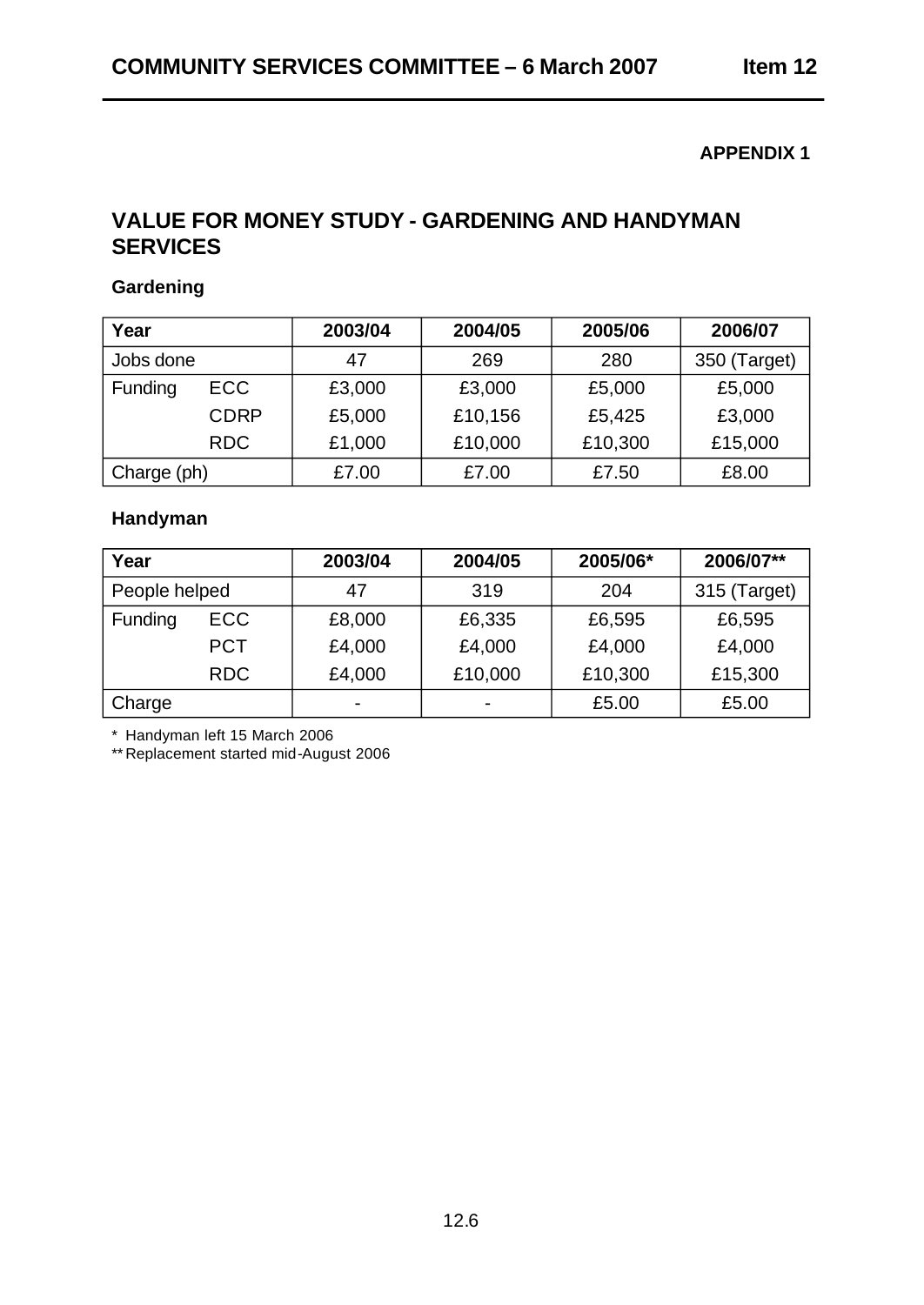#### **APPENDIX 2**

## **VALUE FOR MONEY STUDY – HANDYPERSON SERVICES**

| <b>District</b>     | <b>Means of</b><br><b>Provision</b>            | <b>Funding</b>               | Charge                                                   | <b>Client Group</b>                 | No of Jobs<br>(target) | <b>Notes</b>                   |
|---------------------|------------------------------------------------|------------------------------|----------------------------------------------------------|-------------------------------------|------------------------|--------------------------------|
| Rochford            | <b>HIA employs PT</b><br>Handyperson           | £25,895 grants<br>$+$ income | £5.00ph                                                  | Elderly,<br>disabled, low<br>income | 315                    | Includes home<br>safety audit. |
| <b>Castle Point</b> | <b>HIA employs PT</b><br>Handyperson           | £22,000 grants<br>+ income   | £ $7.00 +$<br>materials                                  | Elderly, disabled                   | No target              |                                |
| <b>Basildon</b>     | <b>HIA employs PT</b><br>Handyperson           | £14,000                      |                                                          | Elderly, disabled                   | No target              |                                |
| Southend            | <b>HIA employs FT</b><br>Handyperson           | Not given                    | £15.00 ph $+$<br>materials                               |                                     | Approx 400             |                                |
| Southend            | Help the Aged                                  | £20,000                      |                                                          | Elderly                             |                        | Home security<br>measures only |
| Maldon              | <b>HIA employs PT</b><br>Handyperson           | $£8000 +$<br>donations       | £7.00 $ph + vat$                                         |                                     | $3 - 400$              |                                |
| Chelmsford          | HIA employs 1x<br>FT and 1x PT<br>handypersons | £24,000 +<br>donations       | Free if on<br>benefit if not -<br>voluntary<br>donations |                                     | Approx 600             |                                |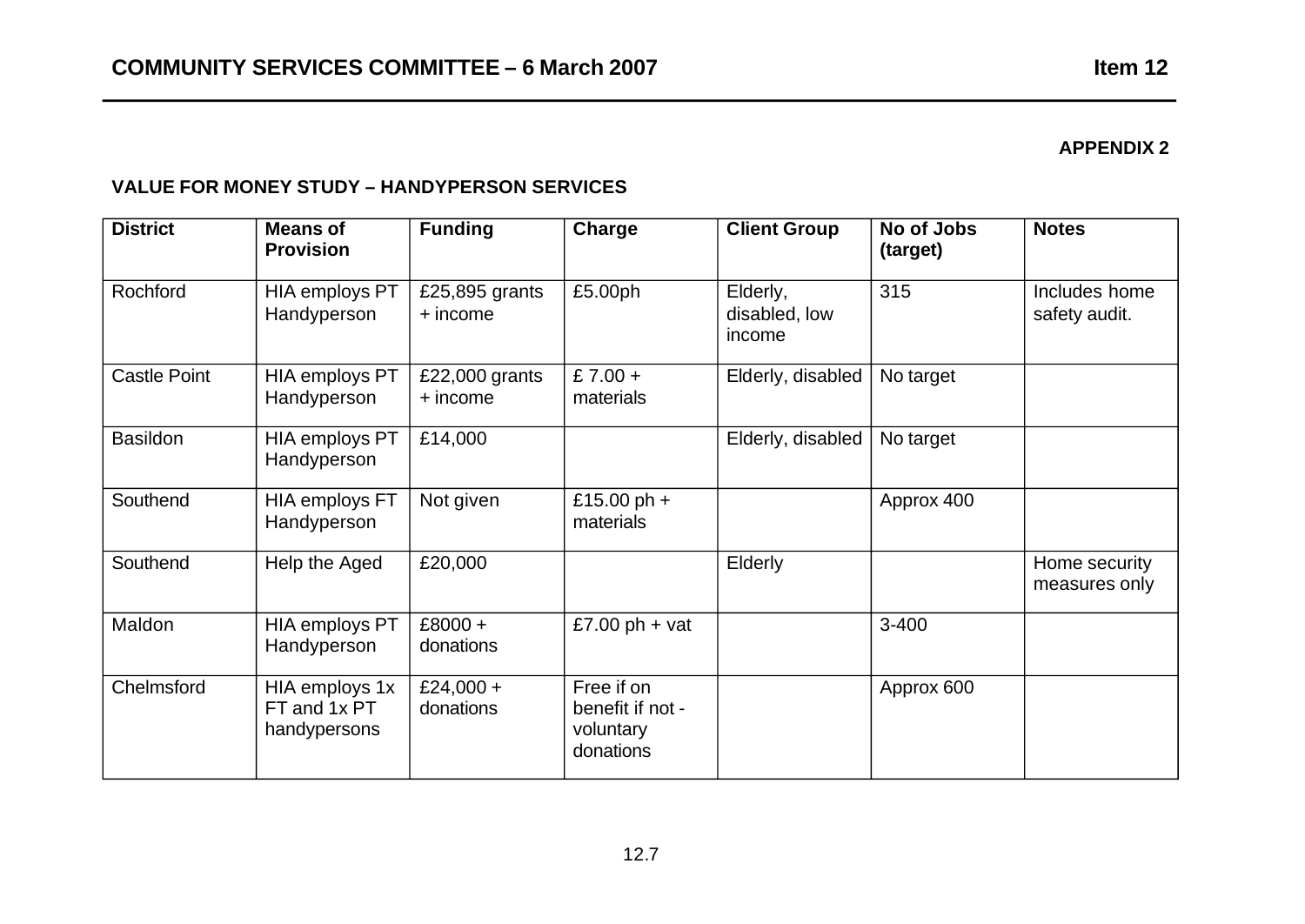Thurrock HIA employs FT

Handyperson

 $£ 26,000 +$ donations

| <b>Epping Forest</b> | HIA use<br>contractors                        | £23250  | Free up to value<br>of £150 |                                           | No target |                           |
|----------------------|-----------------------------------------------|---------|-----------------------------|-------------------------------------------|-----------|---------------------------|
| <b>Braintree</b>     | HIA use<br>contractors                        |         | £8.00 ph                    | $> 60$ , tenure<br>neutral                | No target |                           |
| Colchester           | <b>HIA employs</b><br>$2x$ FT<br>Handypersons | £30,000 | £7.00 $ph +$                | <b>Private Sector</b><br><b>Occupiers</b> | 600       | 2 schemes in<br>operation |
|                      |                                               | £27,000 | materials                   | <b>ALMO</b> tenants                       | 500       |                           |

Elderly, disabled 500

Free (£7.00 ph) from 1/4/07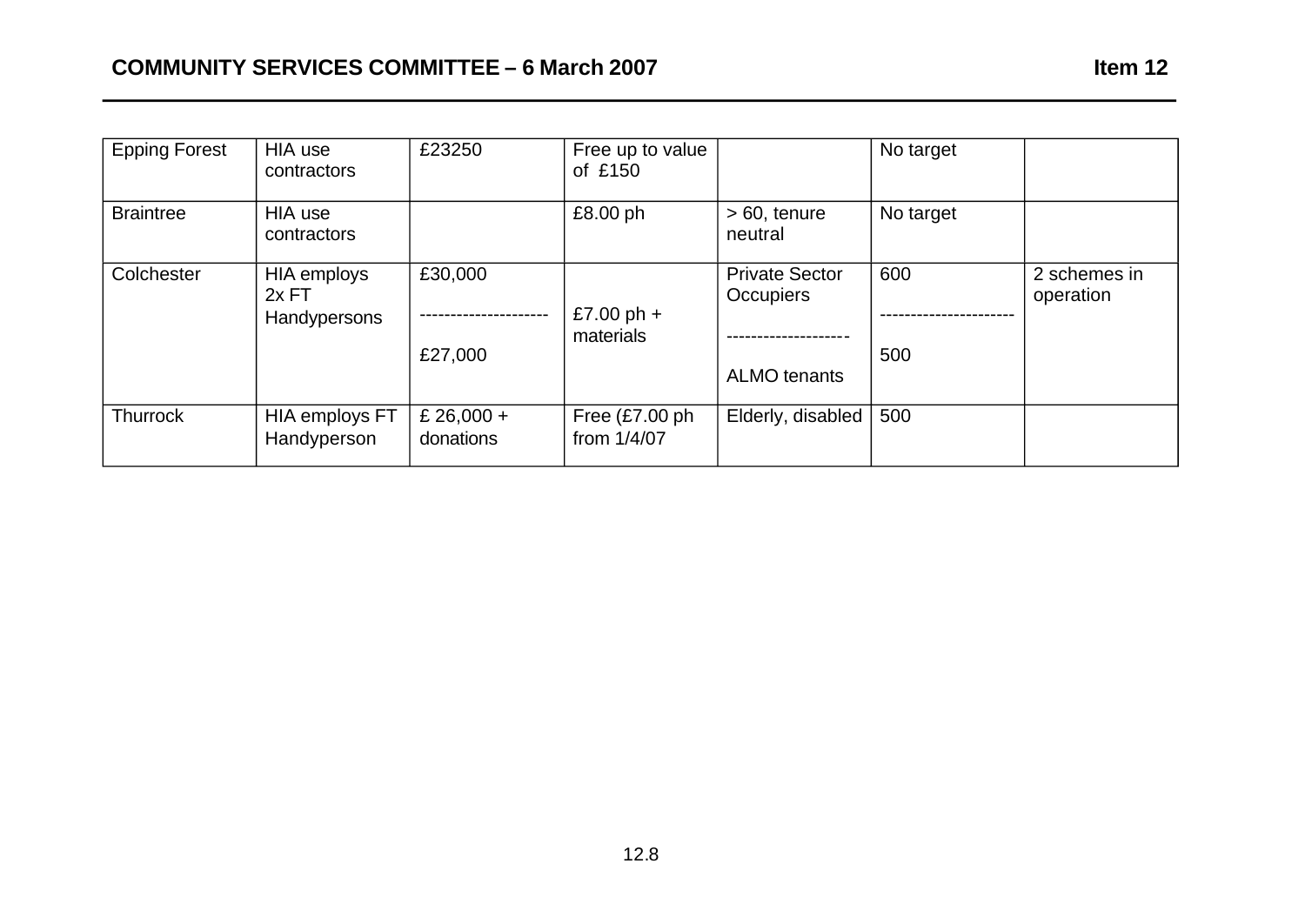#### **APPENDIX 3**

## **VALUE FOR MONEY STUDY - GARDENING SERVICES**

| <b>District</b>     | <b>Means of</b><br><b>Provision</b>                                           | <b>Funding</b>              | Charge   | <b>Client Group</b>              | No of<br><b>Clients/Jobs</b> | <b>Notes</b>                                                                     |
|---------------------|-------------------------------------------------------------------------------|-----------------------------|----------|----------------------------------|------------------------------|----------------------------------------------------------------------------------|
| Rochford            | <b>HIA employ FT</b><br>gardener                                              | £23000 grants $+$<br>income | £8.00 ph | Elderly, disabled,<br>low income | 350                          | Gardening<br>service<br>provides<br>tools and<br>disposes of<br>waste.           |
| <b>Castle Point</b> | No service                                                                    | $\blacksquare$              |          |                                  | $\blacksquare$               |                                                                                  |
| <b>Basildon</b>     |                                                                               |                             |          |                                  | $\overline{\phantom{0}}$     | Ground<br>Clearance for<br><b>BDC</b> tenants<br>$only$ – due to<br>cease 1/4/07 |
| Southend            | No service<br>provided but<br>enquirers referred<br>to a private<br>business. | $\blacksquare$              | £10.30   | All groups                       | Not given                    | <b>Clients</b><br>provide tools<br>& insurance<br>& dispose of<br>waste          |